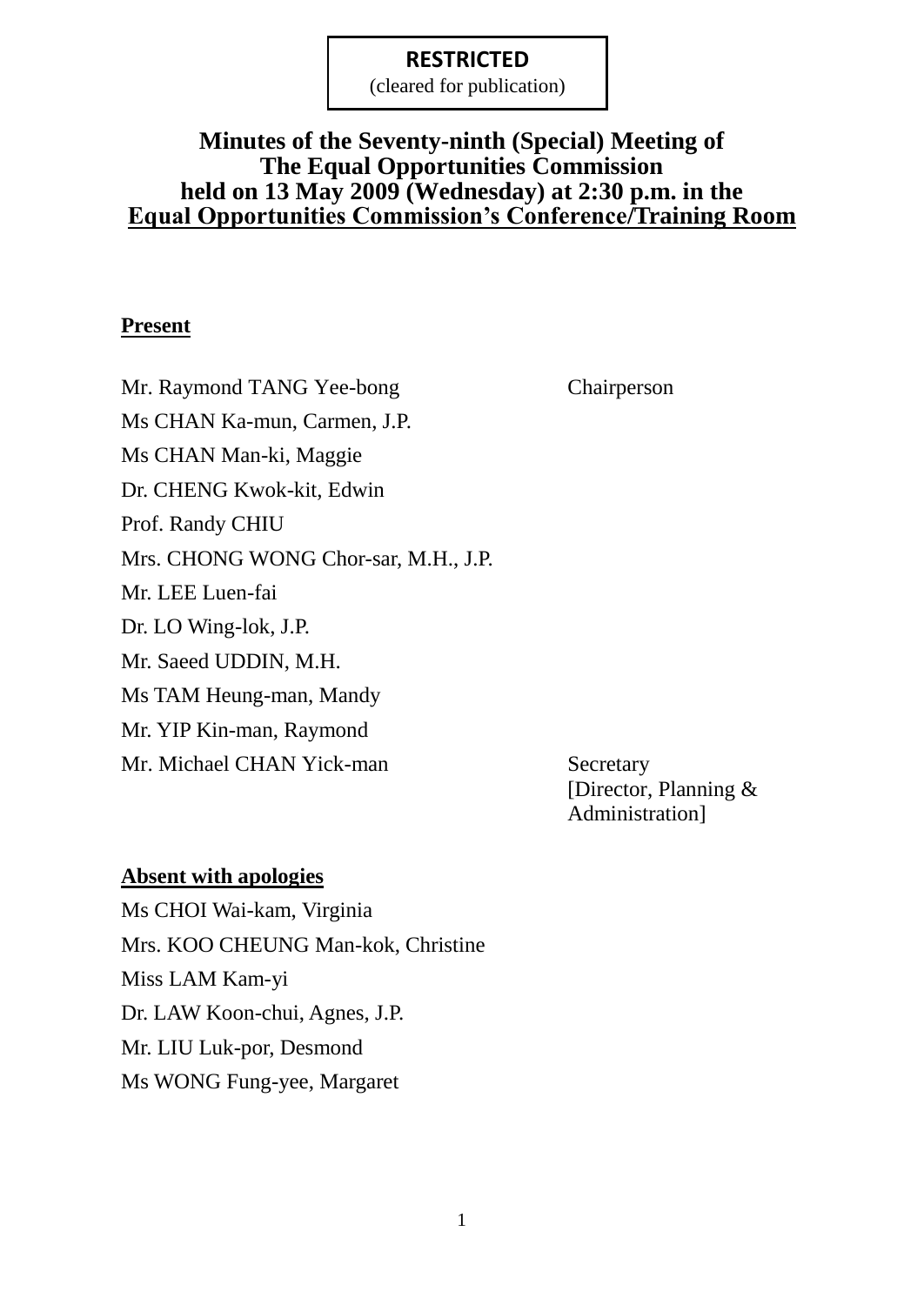(cleared for publication)

# **In attendance**

Mr. Joseph LI Siu-kwai Director, Operations [D(Ops)] Mr. Herman POON Lik-hang Chief Legal Counsel [CLC] Ms Esther CHAN Acting Head, Policy and Research [Ag. HPR] Ms Shana WONG Head, Corporate Communications and Training [HCCT] Miss Gloria YU Senior Equal Opportunities Officer, Administration & Personnel [SAP]

# **I. Introduction**

1. The Chairperson welcomed and thanked all Commission Members (Members) for attending the  $79<sup>th</sup>$  Meeting which was a Special Meeting convened at the request of Dr. LO Wing-lok to discuss "Public Response to the Audit Report".

2. Apologies for absence were received from Ms CHOI Wai-kam, Virginia, Mrs. KOO CHEUNG Man-kok, Christine, Miss LAM Kam-yi, Dr. LAW Koon-chui, Agnes, J.P., Mr. LIU Luk-por, Desmond and Ms Margaret WONG due to clash of meetings/out of town/other business engagements.

# **II. Public Response to the Audit Report**

(Agenda Item No. 1)

3. C/EOC said that there had been considerable negative press reports recently on the EOC which affected both the EOC and staff morale. These reports were related to the handling of the Audit Report on the EOC (Audit Report). Regardless of what the causes were, as the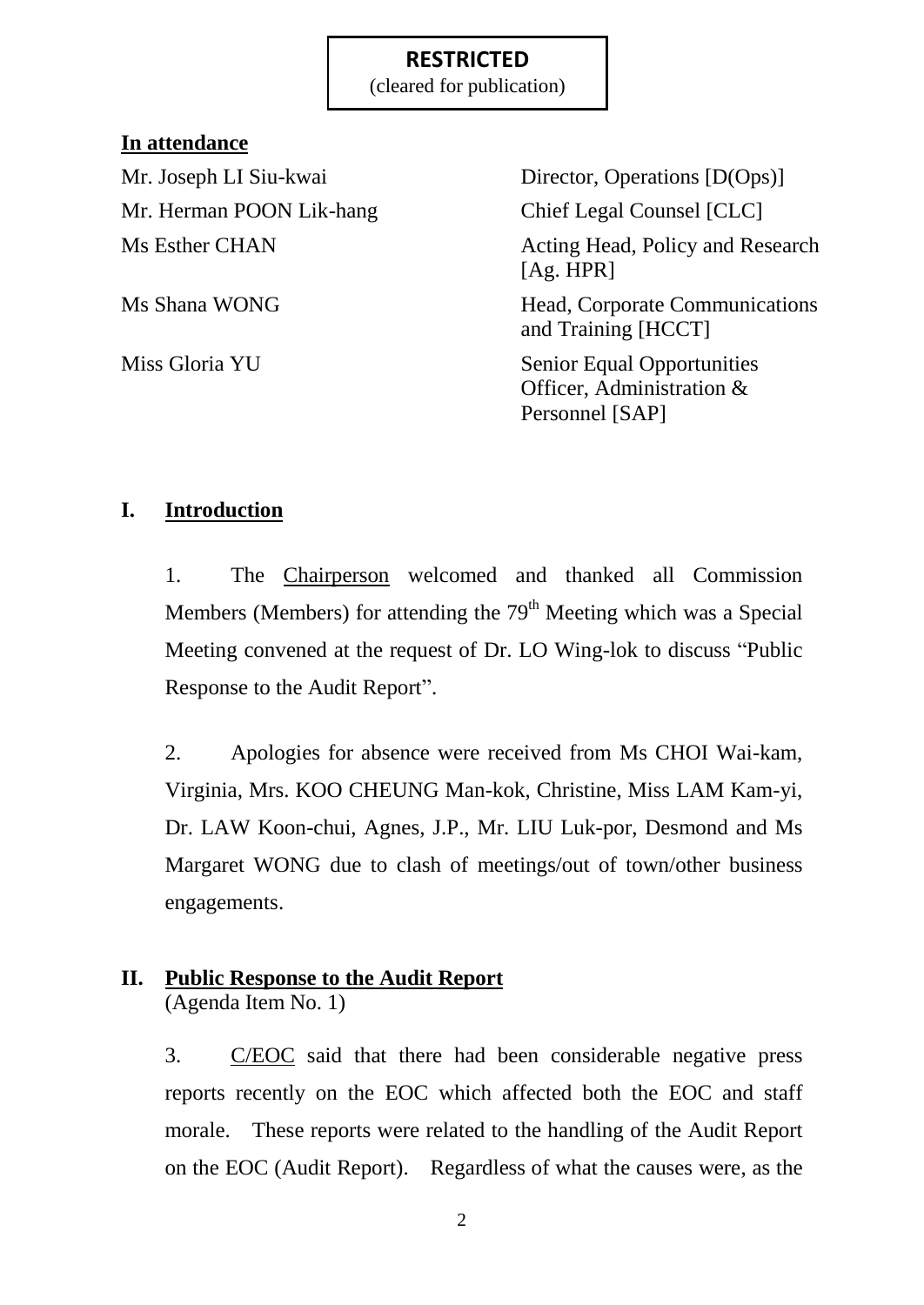(cleared for publication)

Chairperson, he would accept full responsibility for the way in which the Report had been handled and would like to take the opportunity to extend his apologies.

4. Although the Public Accounts Committee (PAC) had yet to complete its work to consider the Audit Report and the public hearing was still in progress, C/EOC said that this meeting was a good opportunity for Members to express their views before their current term ended. For this, he thanked Dr. LO Wing-lok for requesting to convene this meeting and invited Dr. LO to give his views.

5. Dr. LO Wing-lok expressed that the public"s response to the Audit Report was clearly negative even though the PAC had yet to finish its work. He opined that there were only two honorable ways to address the public"s response. Firstly, the Chairperson should resign and secondly, all Members of the Commission should also resign to take responsibility for the adverse comments on the Audit Report even though only one week was left in the current term. He therefore sought the Chairperson's agreement and moved two motions at the Meeting:

> **Motion 1**: This Commission has no confidence in Mr. Raymond TANG Yee Bong, Chairperson of the Equal Opportunities Commission.

> **Motion 2**: This Commission resigns to take responsibility for the adverse comments in the Director of Audit"s report.

*[Both motions were seconded by Dr. Edwin CHENG and Ms Mandy TAM.]*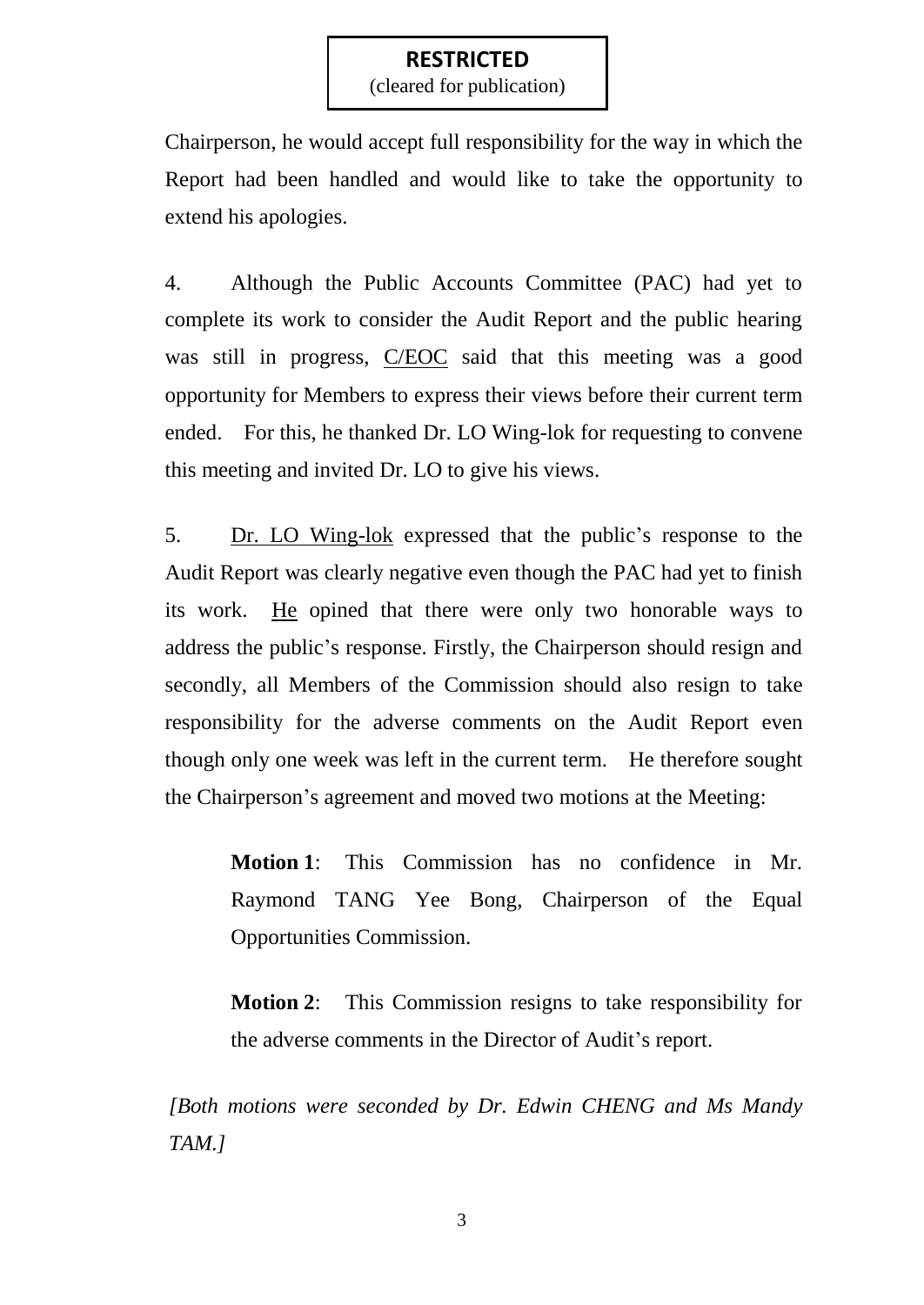(cleared for publication)

6. In response to a question raised by a Member, C/EOC replied that there was another session of the PAC public hearing scheduled for May 14. After the hearings, the PAC would consider the Audit Report and their findings and recommendations would be released in one to two months' time.

7. A Member expressed that he supported the first motion as the Chairperson had extended his apologies and also said that he would take responsibility for the negative public responses on the Audit Report. Therefore, the only way of accepting responsibility was for the Chairperson to resign. With regard to the handling of the Audit Report, he opined that since the Chairperson had made all the decisions himself and Members could not perform their role, he also supported the second motion for all Members to resign.

8. Another Member who seconded the motions said that she had been following the PAC"s public hearings and there were several occasions that things said by the Chairperson during the hearings were either incomplete or untrue. The Chairperson's behavior had adversely affected the EOC. Hence, she echoed the earlier Member"s views that as the Chairperson had admitted his fault, he should take responsibility by resigning, which would be in line with public expectation in today"s political environment.

9. A Member said one of the public"s major concern with regard to the Audit Report was EOC"s governance. He hoped to have more discussions on this issue before considering the two motions moved by Dr. LO. Other Members agreed to the Member's view. They said that they had come to the meeting hoping to specifically discuss the agenda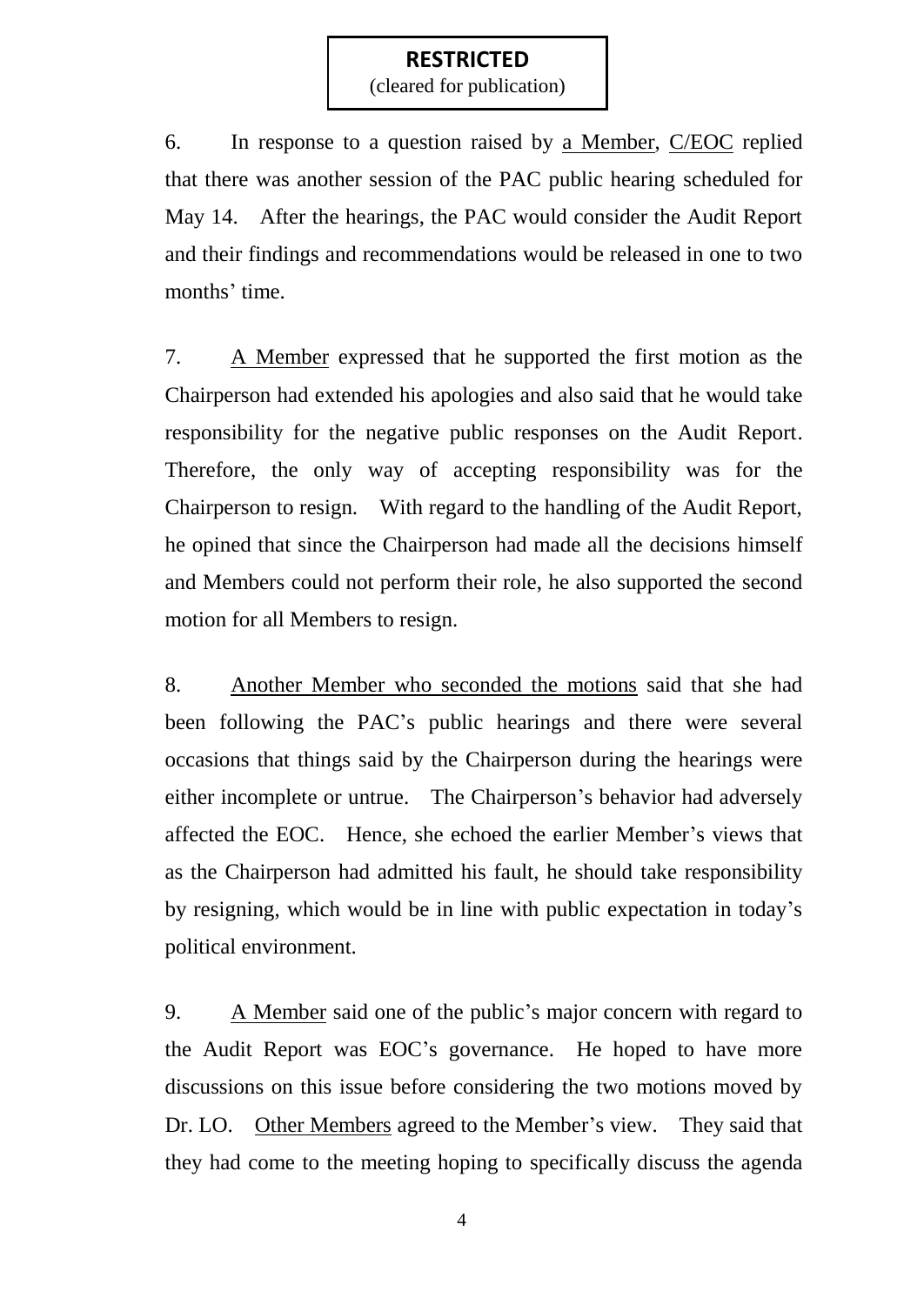(cleared for publication)

item of "Public Response to the Audit Report" and they were more concerned about the public"s response and the damage to EOC"s image than the two proposed motions. Hence, they would prefer focusing on the agenda item first. Dr. LO agreed that discussions were required and viewed that the two motions were related to the agenda item. Discussions ensued on the public's response to the Audit Report and how the EOC could contain the damage.

10. A Member enquired if staff members' presence was required in the meeting as the discussions were not about operational issues but would touch on the Chairperson"s performance. In response, C/EOC said that it would be necessary when contents of the Audit Report were to be considered, otherwise staff could be excused, particularly on the discussions related to Motion 1. Nevertheless, another Member said that staff members" presence was required to assist in the discussions, particularly because he had not seen the full Audit Report at the Special Meeting held on March 26 and had no details on certain parts of the Audit Report like the Chairperson's insurance issue in paragraph 7.2. C/EOC was agreeable to staff"s presence in the meeting to assist in the discussions and went on to clarify that 4 sets of documents were provided to Members at the Special Meeting held on March 26 which included the full draft Audit Report.

11. Members' attention were drawn to the following documents which were tabled for their reference at this meeting:-

> *(i) the full set of documents that had been distributed to respective Members at the Special (77th) EOC Meeting held on 26 March 2009, which included the full draft Audit*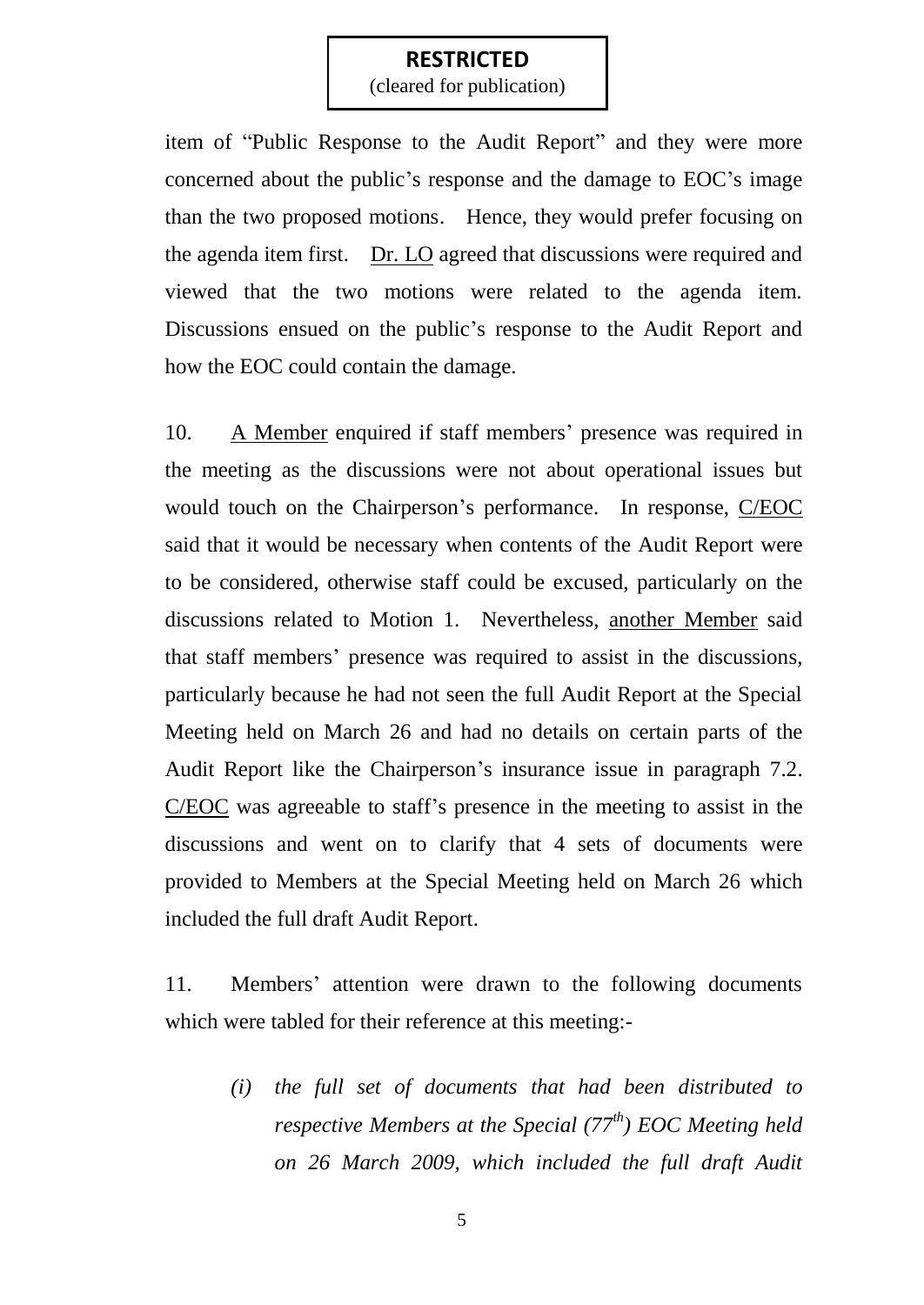(cleared for publication)

*Report and the List of Recommendations with Responses from the EOC;*

- *(ii) a copy of the e-mail message dated 27 March 2009 to Audit enclosing supplementary amendments to the draft Audit Report and EOC's responses incorporating Members' views expressed in the 77th Meeting, and*
- *(iii) a copy of the reply email message dated 30 March 2009 from Audit confirming that the Director of Audit had accepted all the supplementary amendments for incorporation in the Audit Report.*

12. Regarding 11(i) above, a Member said that she had not had sight of the full draft Audit Report at the  $77<sup>th</sup>$  Special Meeting. She added that unlike the document with the heading: **"List of Recommendations**  with Responses from the EOC", which she confirmed that she had seen and considered at the  $77<sup>th</sup>$  Meeting, the full draft Audit Report now laid before her (which was provided to her at the  $77<sup>th</sup>$  Special Meeting according to the EOC office records) was a clean copy and there were no marks in the report to show that it had been read previously.

13. A Member responded that the earlier Member might have only used the document on **"List of Recommendations with Responses from the EOC"** for the discussion at the 77<sup>th</sup> Special Meeting. However, the Chairperson should be held responsible as only 2 hours were used to consider the report at the Special Meeting which was not sufficient. It was his view that in order to fully consider the Audit Report, half a day"s time was required.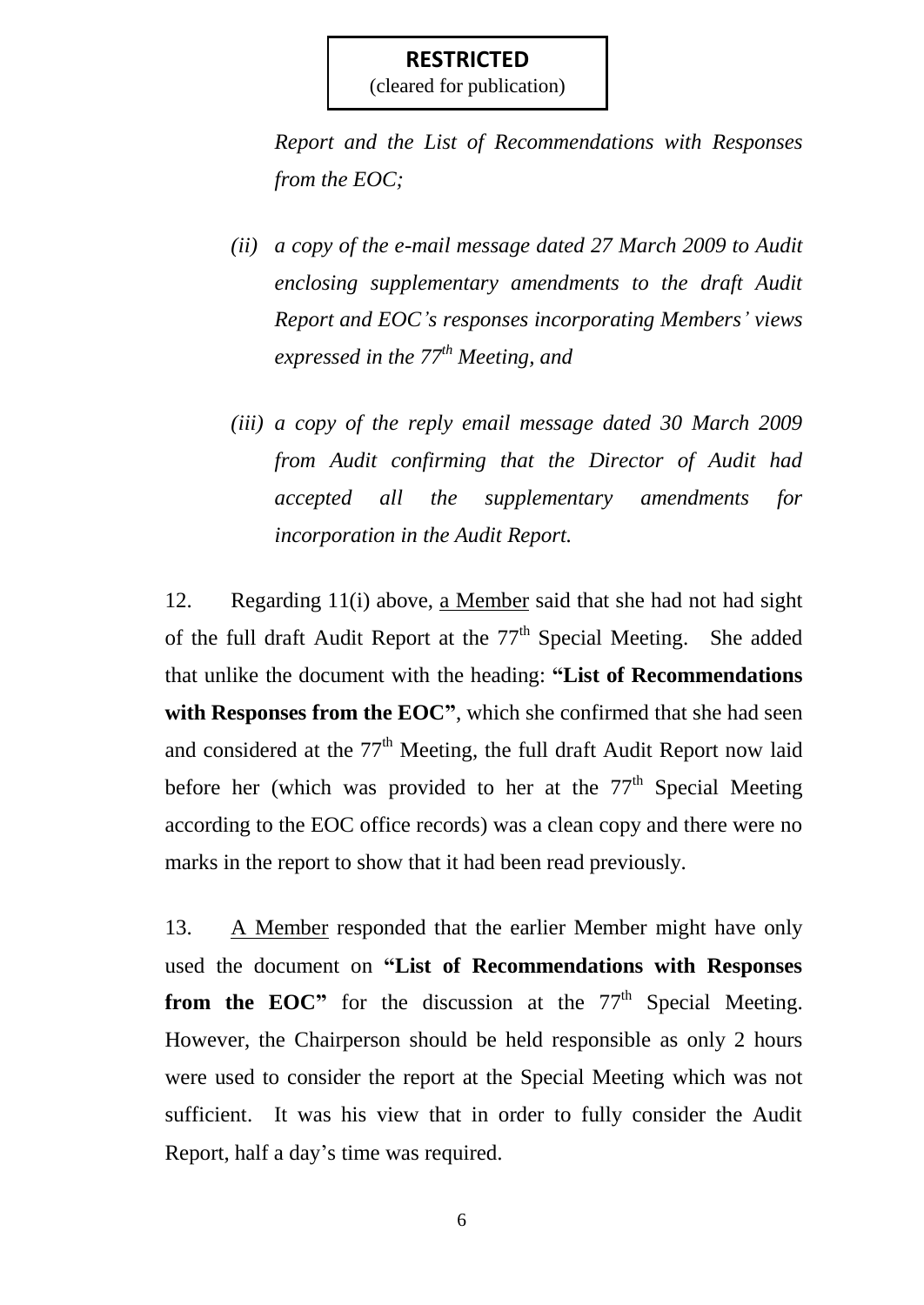(cleared for publication)

14. A Member expressed that she was concerned about how EOC could serve the public better. She viewed that there were 2 main concerns from the public, one related to the Chairperson and the other related to EOC"s governance. She was more concerned about the latter. There was a need to form a view for Members of the new term to follow up on issues related to EOC"s governance and the recommendations of the Audit Report.

15. Another Member said that she noted emotions were involved in Members' discussions today due to the negative public responses. She was also unhappy because Members and staff had done a lot of work for the EOC. She opined that there was nothing wrong in EOC"s daily operation. In fact, she noted on page 8 of the Audit Report that the Secretary for Constitutional and Mainland Affairs representing the Administration had said that the EOC had been performing its functions steadily in the elimination of discrimination and promotion of equal opportunities and the existing checks and balances system within the EOC had generally served its functions. However, having read most of the press reports, which were negative, she viewed that these reports had not done justice to the EOC. Nonetheless, if all Members were to resign now, it would not be a responsible behaviour. She said that there were areas that the EOC needed to improve, like some operational and administrative procedures etc. However, these had not affected the EOC in performing its core function in eliminating discrimination. Therefore, she supported the views of the earlier Member and opined that the way forward for EOC was more important, i.e. to bravely look into the public response in detail, to identify and admit shortcomings and take steps to improve in future.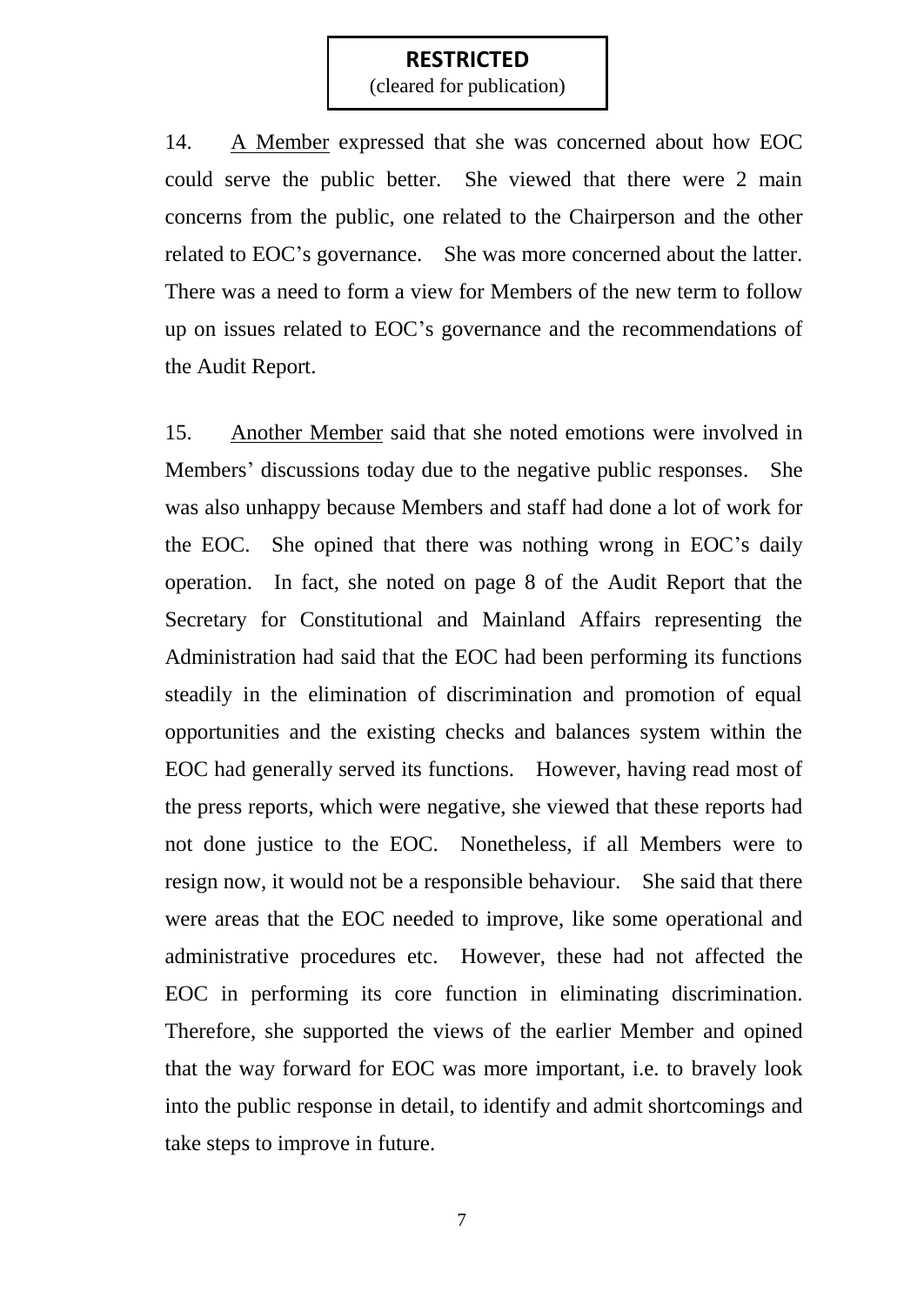(cleared for publication)

16. Another Member expressed that she also felt unhappy like other Members about the negative press reports on EOC because Members had put in much efforts on EOC"s work. She also considered that these reports did not do EOC justice. However, she would look at the issue in a more positive way and echoed the views of the earlier Members that the EOC should take the opportunity to identify areas for improvements for the future. On the public's views about the EOC, perhaps something could be done, like proactively clarifying issues through EOC"s Corporate Communications Unit to help to change public perception. On the handling of the Audit Report, she regretted that there had been little mutual trust between Members and the Chairperson. It was an issue that both Members and the Chairperson needed to make an effort to improve. On the issues identified by Audit that EOC needed improvements, she said that those were incidents which happened years ago; in fact, in the recent two years, she had observed that the EOC had made a lot of progress and was still making continuous improvements. She was confident on EOC"s work. She hoped that with Members' concerted efforts, something could be done to improve EOC"s image and that the shortcomings of the EOC as identified were not as bad as the media had portrayed.

17. A Member said that the Meeting might not be able to examine the contents and the recommendations of the Audit Report in detail. These should be left to the good hands of Members of the new term and staff of the EOC office. On the motions moved by Dr. LO, he said that a more honorable and positive way to address the current issues would be to work together with staff to explore ways to improve the EOC. In echoing views of the earlier Members, he said he had been fortunate to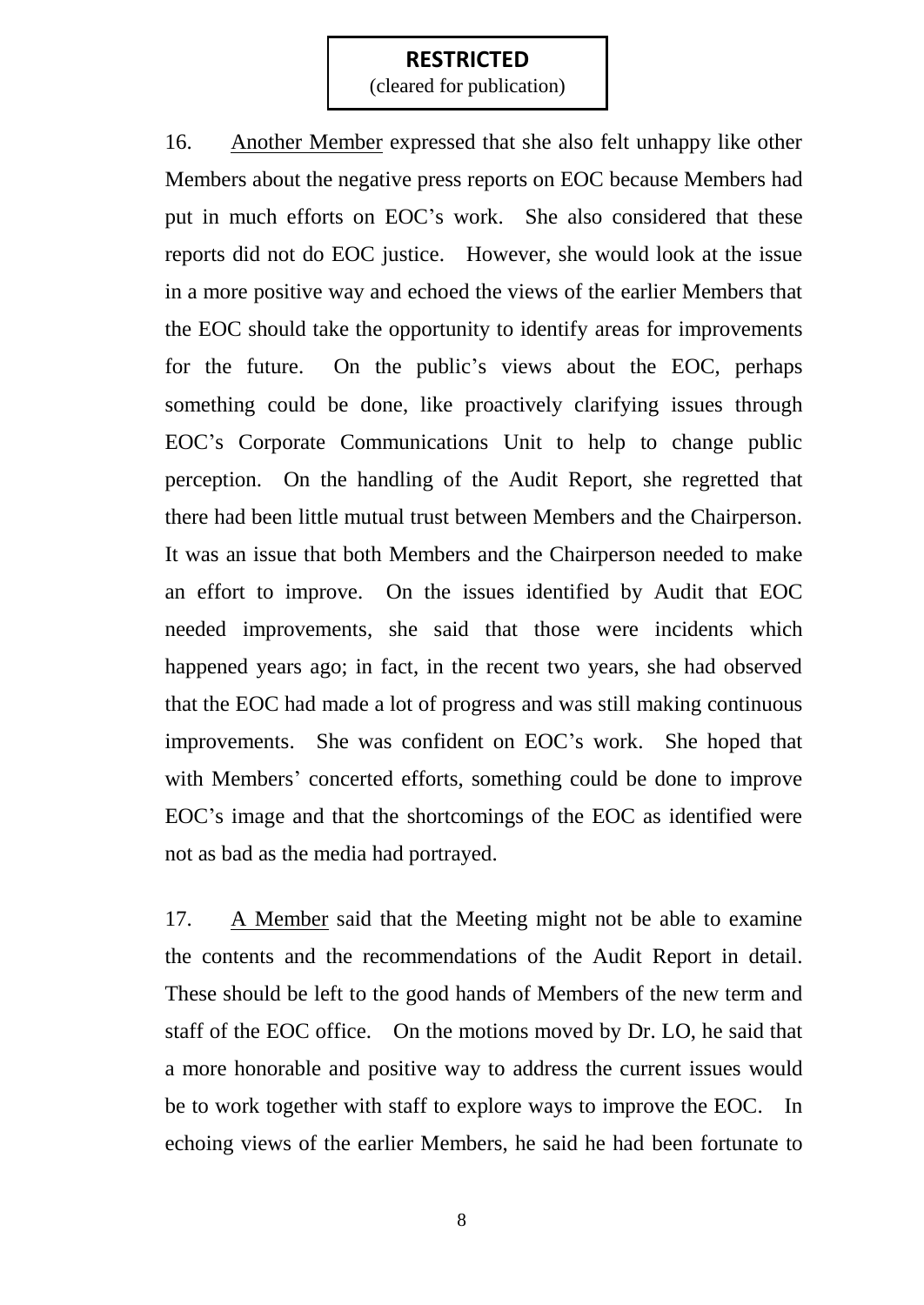(cleared for publication)

be an EOC Member for 4 years, and during this time, he had seen substantial progress. He thanked all the staff members for their hard work.

18. In response, a Member said that the EOC was now facing a credibility crisis, i.e. the lack of confidence in the Chairperson to lead the EOC to protect the rights of the less privileged groups. Another Member responded that there were different ways to handle issues of this nature which included making improvements to reduce the adverse impact, internal strengthening and Members' resignation could also be one of the options.

19. A Member said he was not ruling out the good performance of the EOC, instead, he viewed the work of the EOC staff very positively. However, there were issues identified by Audit. As the Chairperson had admitted his mistakes and apologized, and as a Member of the EOC, he felt that he could not perform his role and resignation was to directly respond to the root of the problem.

20. Another Member expressed that the issues identified were from incidents that had happened years ago, and some of which the EOC had been quick to make improvements by revising procedures or introducing new guidelines, such as introducing an approval system for overseas visits after the Beijing trip. Though mistakes were made, the Chairperson had apologized. He viewed that Members should continue to assist the Chairperson to help EOC improve. If all were to resign, it might create a vacuum in EOC's governance, and it would pose greater damage to EOC and that would be an even bigger mistake. He urged Members not to take emotional decisions but to try their best to protect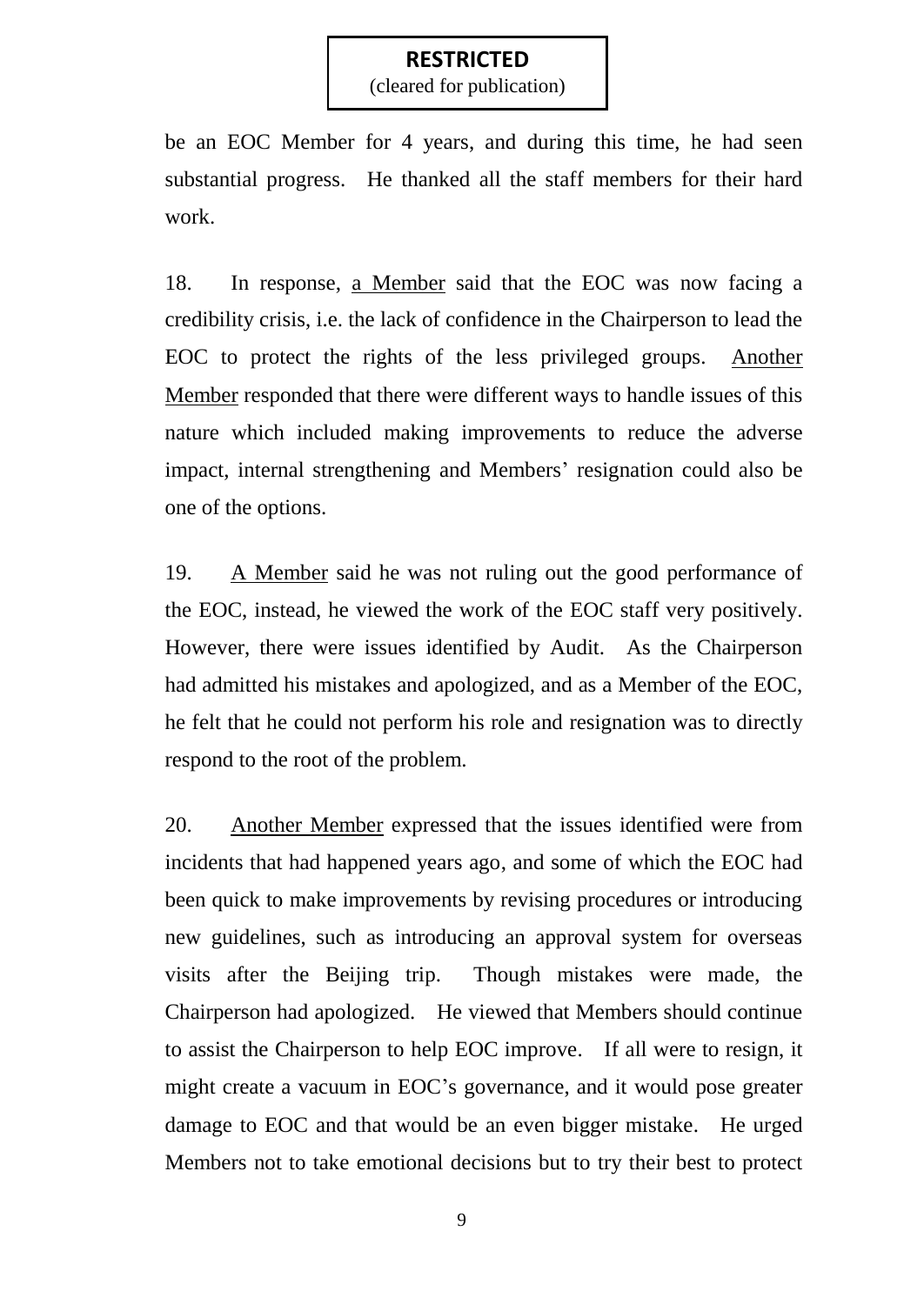(cleared for publication)

the image and interests of the EOC.

21. A Member responded that the EOC still needed to manage public expectation. The Chairperson's approach in handling the Audit Report was an issue and Members did not have a chance to take part in EOC"s response to the Audit Report until March 26. If they had, their views could have been expressed in greater detail.

22. A Member said that she was not trying to protect the Chairperson. As a matter of fact, EOC staff and the Chairperson had done a lot of work and so had Members, in particular one of the out-going Members. She said that Member concerned had been very hardworking and devoted a lot of his time to EOC"s work and she was sorry to see him go. The EOC should therefore keep up its good work and focus its efforts on its core duties to serve the clients.

23. With regard to whether a vacuum would exist if all EOC Members were to resign, a Member commented that Members were appointed by the Chief Executive of the HKSAR (CE); hence, if Members decided to tender their resignation, CE"s approval was required for the resignation to take effect.

24. Another Member expressed that the EOC"s past achievements in mainstreaming equal opportunities were not built in one day. If all Members were to resign, it would be a significant blow to EOC"s image and have a long-term adverse effect on its work.

25. Another Member said that he came to the meeting hoping to share views on the agenda item of 'Public Response to the Audit Report'.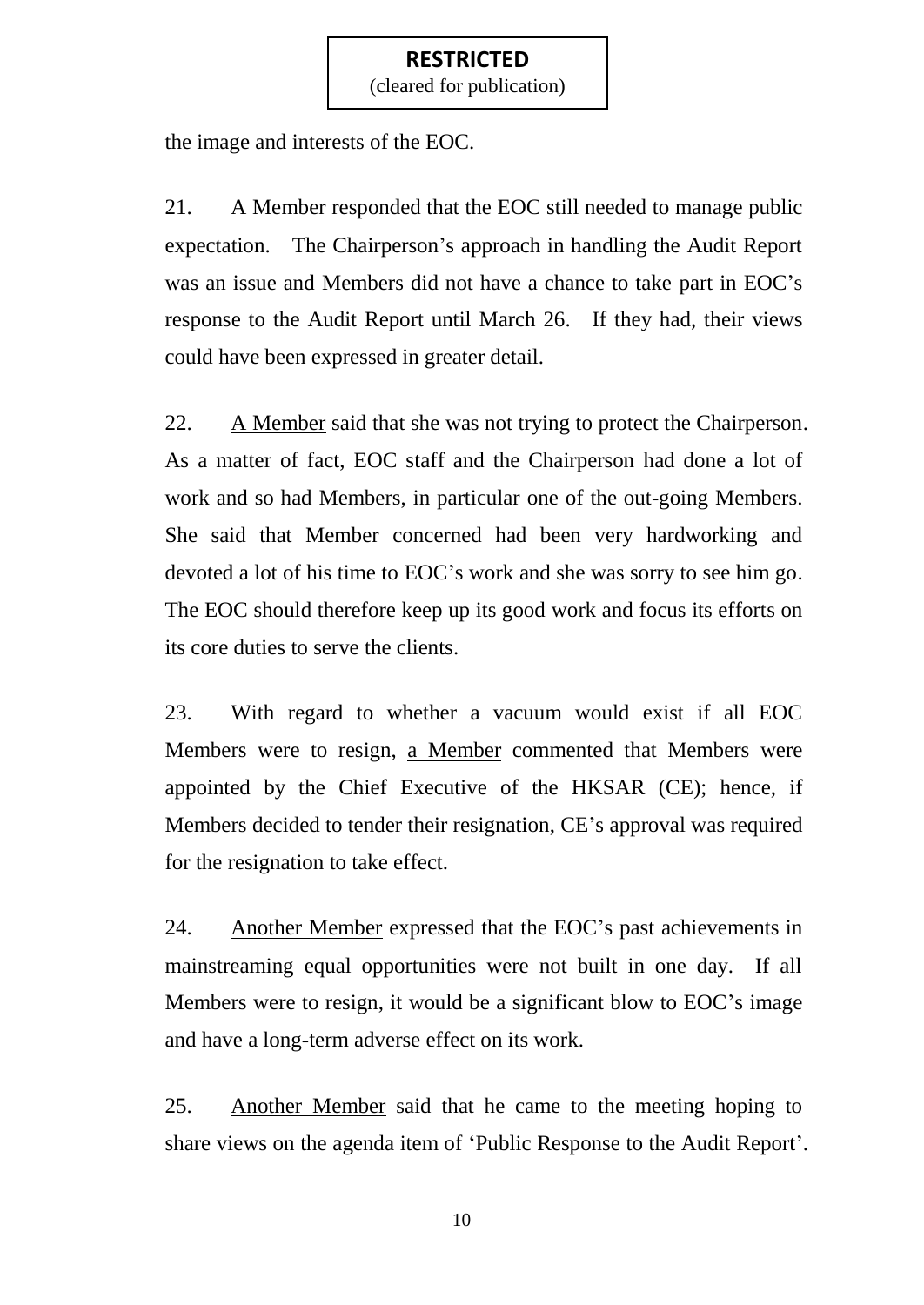(cleared for publication)

If there were motions to be moved, all Members should have been informed in advance. Moreover, if Members who were absent today had knowledge of the two motions, they might make arrangements to attend and participate in the discussion. In his view, to resign meant that something had been done wrongly. As such, if individual Member thought that s/he had done something wrong, s/he could choose to resign herself/himself. For the Chairperson, though he had made some mistakes, those mistakes were not serious enough to justify resignation. If all Members were to resign due to the Chairperson"s mistakes, it would be a bigger mistake and damage EOC's credibility. Therefore, Motion 1 was not an appropriate way to respond to the public whereas Motion 2 was an unfair proposition to other Members who did not participate in today"s discussion.

26. Another Member said that taking responsibility by resignation had somewhat become a culture since 1997 in Hong Kong and was more applicable to political appointments. It would also depend on the severity of the mistakes made. On the other hand, the effects of the two motions on EOC staff"s morale and on the message being sent to the public were also important points to be considered. Going forward, he felt that Members should consider the Audit Report in detail to help EOC to improve.

27. Another Member expressed agreement to the views of earlier Members that there were different perspectives to be considered related to the two motions. In addition, it would be unfair for Members who had no knowledge of the motions and could not attend today"s meeting. He enquired if he could move a Motion 3 for the two motions to be considered in the next meeting. In view that the public hearing of the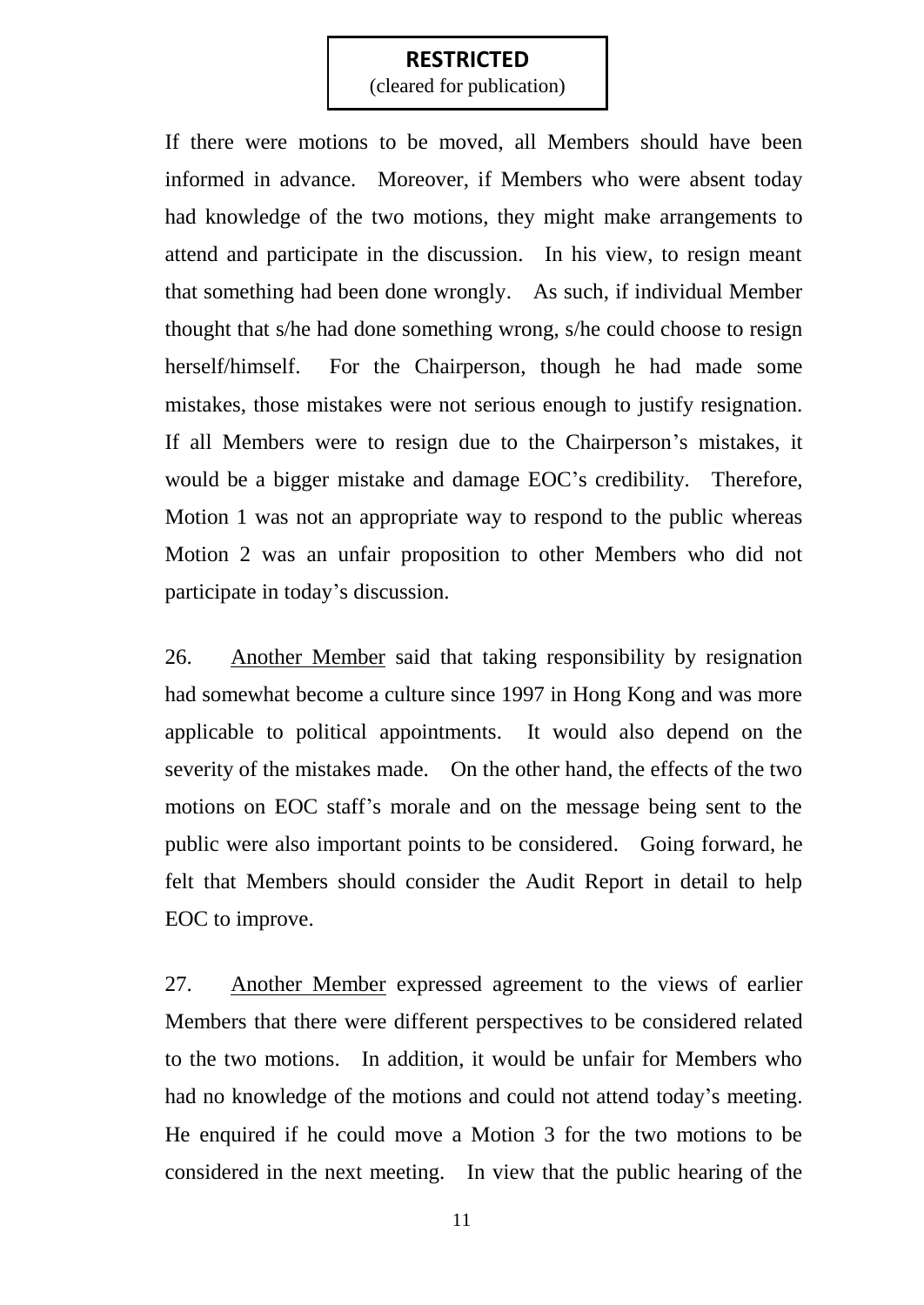(cleared for publication)

PAC was still in progress, another Member also expressed that the two motions might affect the PAC in reaching a fair conclusion. Other Members did not agree to this view. One of them said that the motions were not related to proceedings in a court. Another Member said that she had been the vice-chairperson of the PAC, and that the PAC would only make recommendations by looking at the contents of the report from Audit independently. After deliberations, it was confirmed that the motions on table should be dealt with by voting but not by moving a new motion.

28. The Member moving the motions said if there were other alternatives to help EOC to restore its creditability, he could consider withdrawing the motions. In response, a Member commented that she could not see how the two motions could help EOC regain creditability. As there remained only a week"s time in the term of office of current Members, some other Members expressed that improvements required of the EOC should be more thoroughly considered and left to the hands of the Members of the coming term.

29. Members" deliberation on the two motions were considered sufficient. The Meeting proceeded to cast votes on the two motions. The results were as follows:

- i. Motion 1 was defeated by 7 votes to 3.
- ii. Motion 2 was defeated by 6 votes to 3, with 1 abstention.

30. Having considered the motions, a Member suggested the Meeting to consider ways to follow up the Audit Report and the related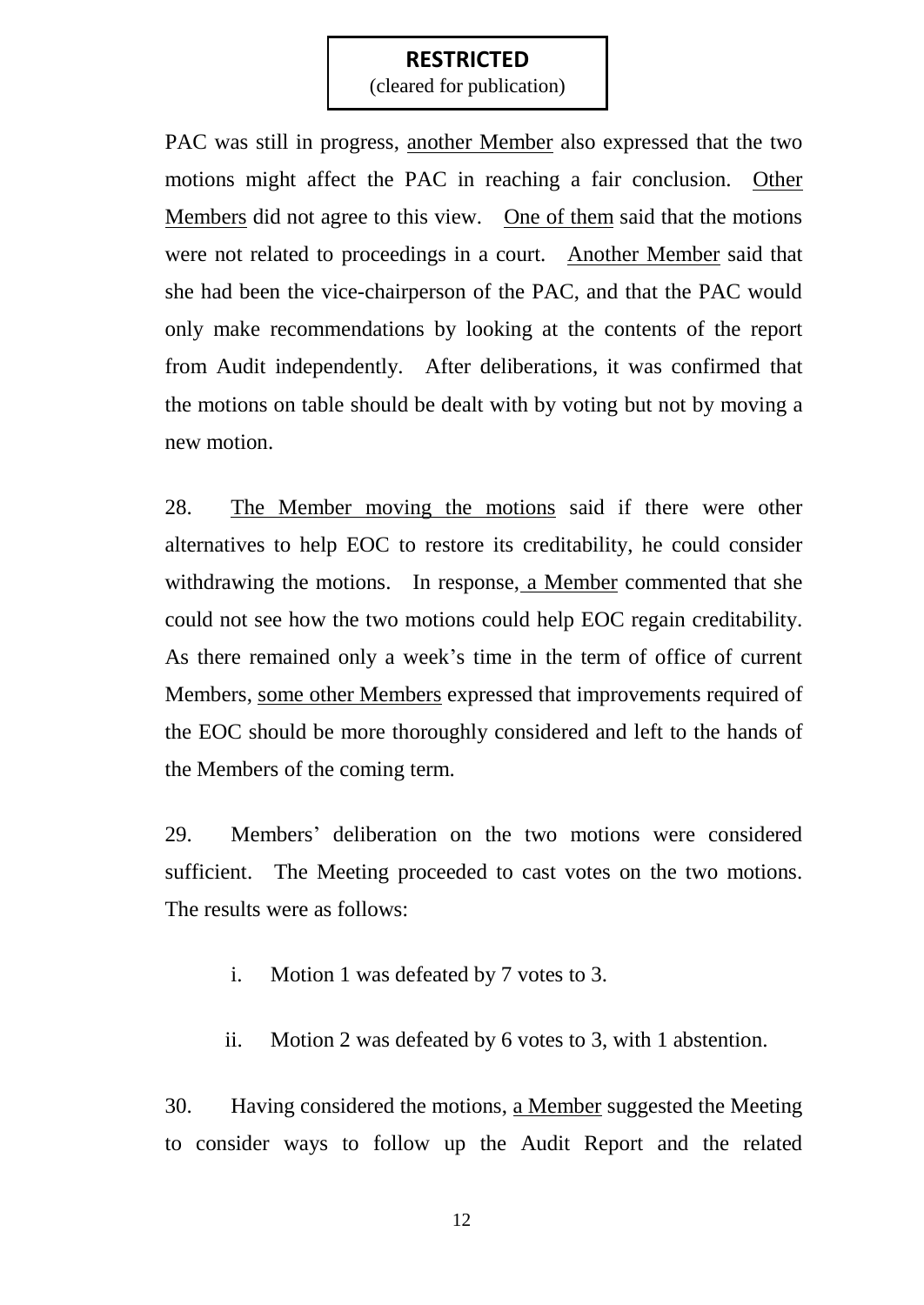(cleared for publication)

improvement work to restore EOC"s image as well as to boost staff morale. C/EOC said that apart from issues related to EOC"s internal operations, the major issue identified by audit was related to EOC"s governance, i.e. on splitting the posts of the Chief Executive Officer (CEO) and the Chairperson.

31. A Member said that the Administration and Finance Committee (A&FC) and its Working Group had considered the issue of splitting the posts of the CEO and the Chairperson in several meetings. With reference to the recommendation in the Audit Report and to address public concern, DPA said that the Commission could consider reinstating the former Chief Executive (CE) post in parallel with the Government"s proposal of splitting the posts of the CEO and the Chairperson for the purposes of improving corporate governance. Both proposals would not conflict with each other. The reinstatement should be complemented by a clear delineation of financial, staff and operational authorities among the CE, the Chairperson and the EOC Board, in addition to define clearly the job descriptions for the CE and the Chairperson to strengthen check and balance.

32. In response, the same Member said that the matter now needed more careful consideration although he would have wanted to see more progress on this subject. He commented that he had tried to take the subject forward during his term as Convenor of the A&FC. However, due to various reasons he could not achieve what he had wanted. Another Member who was also a Member of the A&FC said that the A&FC and its Working Group had thorough discussions and done a lot of work on this matter. All considerations and work done were recorded in the relevant minutes of meetings. The Convenor of the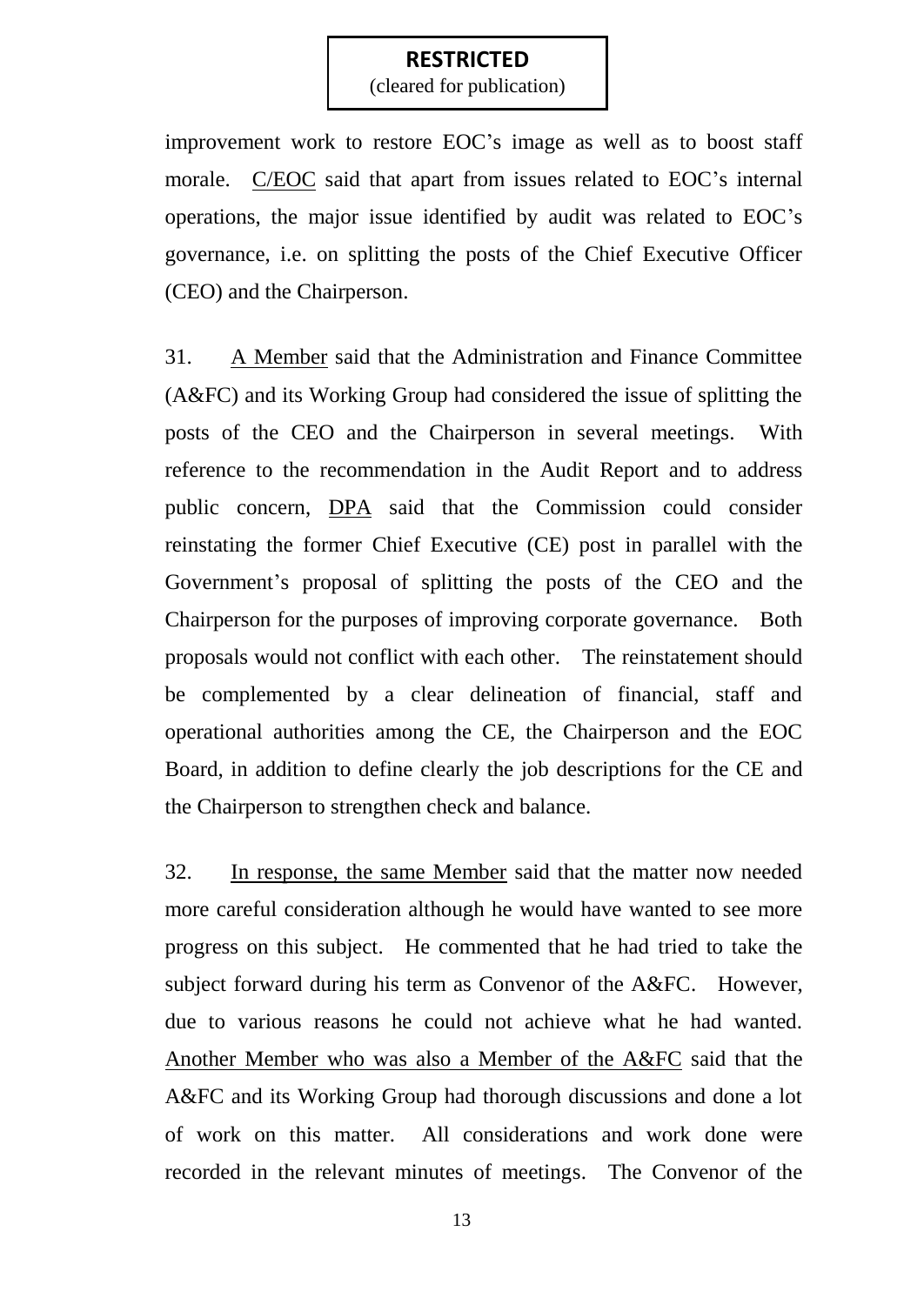(cleared for publication)

A&FC had been requested to reflect the Committee's view to officials of the CMAB, and he had done so accordingly in the last meeting with the CMAB. He opined that considerable progress had already been made on this subject.

*(Ms TAM Heung-man, Mandy and Dr. CHENG Kwok-kit, Edwin left the meeting respectively at this juncture.)*

33. After deliberations, Members agreed that a resolution was required for Members of the next term to follow up the various improvement work required of the EOC. HCCT was requested to provide a written draft for the Meeting to consider.

*(Meeting adjourned at this juncture. Meeting resumed when HCCT had made ready a written draft on the resolution for Members to consider.)*

34. The Meeting considered the written draft produced by HCCT and a resolution was confirmed, as follows:-

- The EOC is deeply concerned about the Audit Report on the EOC and attaches great importance to the related public response.
- A working group will be formed to fully follow up with all the audit recommendations.
- The EOC asks that the government conduct a prompt and in-depth study on the splitting of the positions of the EOC Chairperson and Chief Executive.